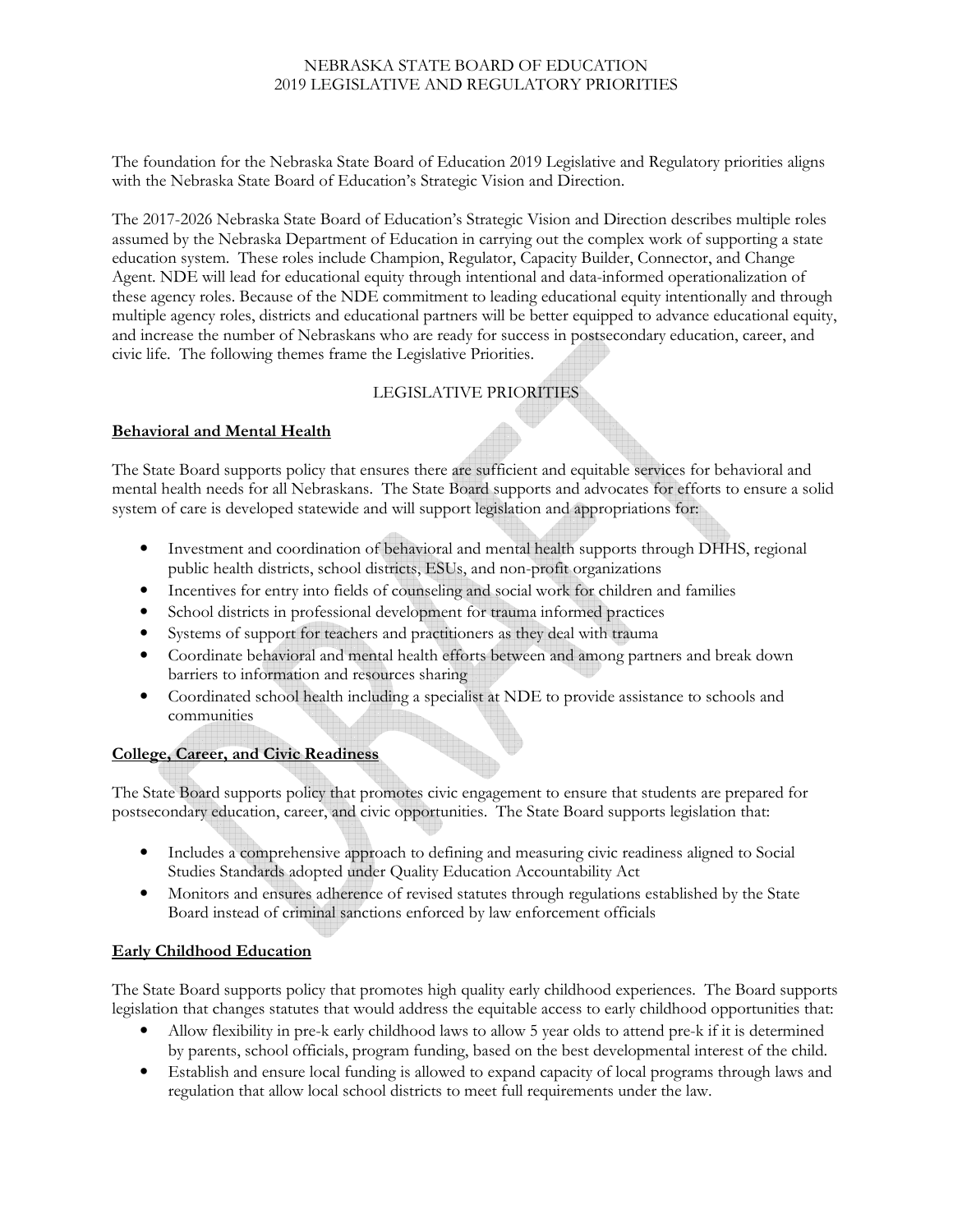## NEBRASKA STATE BOARD OF EDUCATION 2019 LEGISLATIVE AND REGULATORY PRIORITIES

#### **Equitable and Value Added and Alignment of Services and Supports**

The State Board supports policy that scales certain services and supports at the regional and statewide levels that will equitably serve schools across the state. The value-added proposition of such services and supports should be in alignment with partner entities including ESUs, school districts, and other educational and human services partners. The Board supports legislation that:

- Secures appropriations to create a digital content repository to provide equitable access to high quality digital content efficiently and effectively to all Nebraska students
- Secures state resource investment in personal learning plans, student engagement, and climate surveys
- Ensures ESU core services meet the needs of member school districts in an efficient and effective manner
- Supports implementation of Reading Improvement Act, secures appropriations for a specialist at NDE and to scale up evidence-based assessments, interventions, and strategies on early literacy to ensure students are on grade level in reading
- Secures appropriations for specialists at NDE to scale up improvement and turnaround efforts to ensure priority schools are increasing student achievement

#### **School Finance and School Organization**

The State Board supports policy that promotes a stable, reliable, and equitable system of funding that addresses both the equity of available funding for schools, as well as the equity of burden on taxpayers.

### **School Safety**

The State Board supports policy that sets standards and promotes partnerships with other state and local level organizations for safe school environments. The Board supports legislation that:

• Addresses coordination and sharing of information and resources that address issues pertaining to school security and safety

## **Workforce Development**

The State Board supports policy that promotes workforce development activities within the PK-12 school system. The State Board supports legislation and appropriations for:

- Expanded resources for reVision to further develop business, community and school linkages at a local level and support statewide efforts with Economic Development, Labor, and other agencies
- Resources for Nebraska Career Connections as part of the personal learning plan and scaled services for college, career, and civic readiness
- Expanded use of the ACT and assessment products that would better inform and prepare students about career opportunities
- Expanded access to dual credit with colleges and efforts that improve the number of career and technical educational opportunities for students in elementary, middle, and high school.
- Expand value added resources to support Career Academies